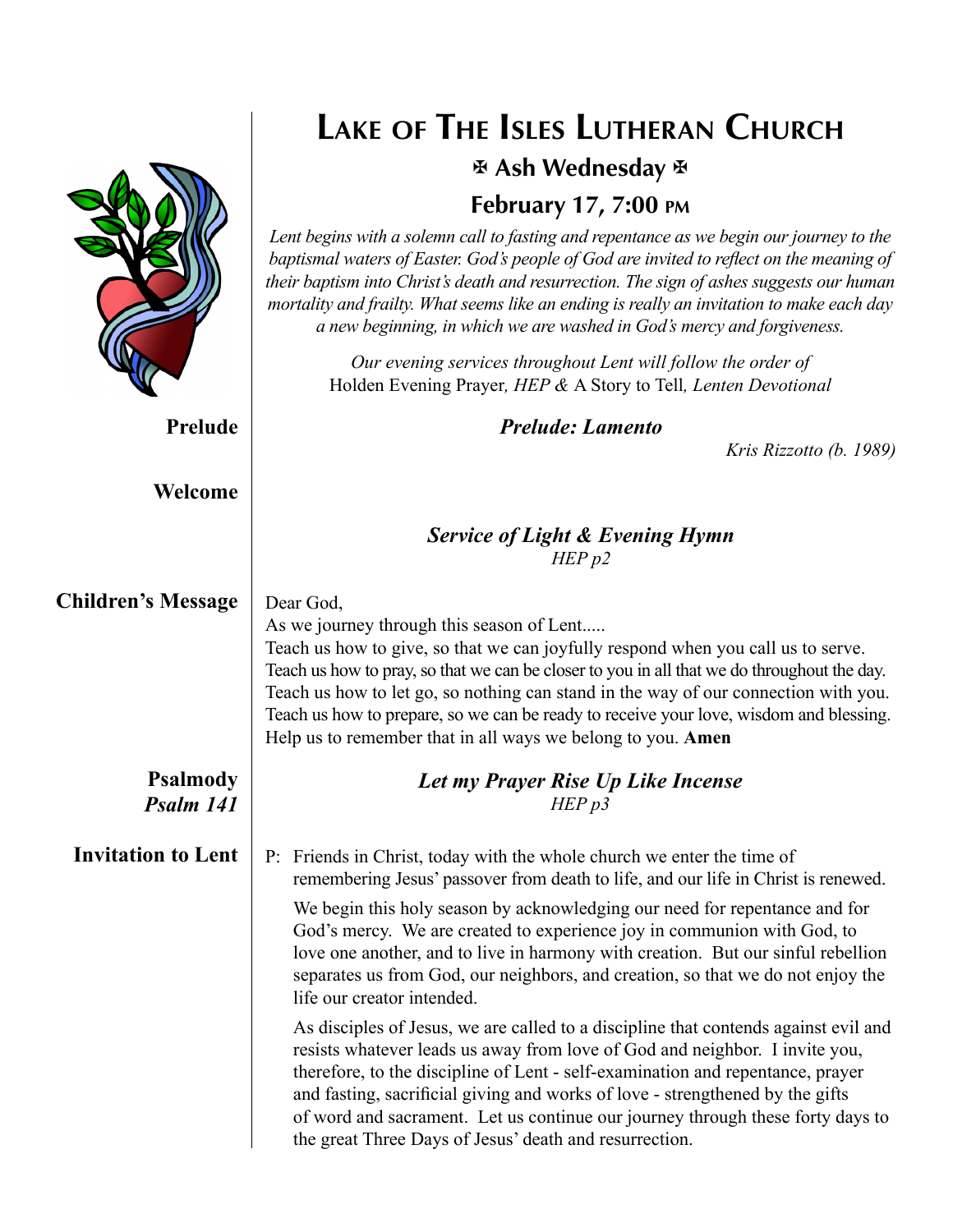#### **Confession of Sin**

P: Let us confess our sin in the presence of God and of one another.

*Silence for reflection and self-examination.*

- P: Most holy and merciful God,
- **C: we confess to you and to one another, and before the whole company of heaven, that we have sinned by our fault, by our own fault, by our own most grievous fault, in thought, word, and deed, by what we have done and by what we have left undone.**
- P: We have not loved you with our whole heart, and mind, and strength. We have not loved our neighbors as ourselves. We have not forgiven others as we have been forgiven.
- **C: Have mercy on us, O God.**
- P: We have shut our ears to your call to serve as Christ served us. We have not been true to the mind of Christ. We have grieved your Holy Spirit.
- **C: Have mercy on us, O God.**
- P: Our past unfaithfulness, the pride, envy, hypocrisy, and apathy that have infected our lives, we confess to you.
- **C: Have mercy on us, O God.**
- P: Our self-indulgent appetites and ways, and our exploitation of other people, we confess to you.
- **C: Have mercy on us, O God.**
- P: Our negligence in prayer and worship, and our failure to share the faith that is in us, we confess to you.
- **C: Have mercy on us, O God.**
- P: Our neglect of human need and suffering, and our indifference to injustice and cruelty, we confess to you.
- **C: Have mercy on us, O God.**
- P: Our false judgments, our uncharitable thoughts toward our neighbors, and our prejudice and contempt toward those who differ from us, we confess to you.
- **C: Have mercy on us, O God.**
- P: Our waste and pollution of your creation, and our lack of concern for those who come after us, we confess to you.
- **C: Have mercy on us, O God.**
- P: Restore us, O God, and let your anger depart from us.
- **C: Hear us, O God, for your mercy is great.**
- P: Almighty God, you have created us out of the dust of the earth. May these ashes be a sign of our mortality and penitence, reminding us that only by the cross of our Lord Jesus. Christ are we given eternal life; through the same Jesus Christ, our Savior and Lord. **Amen.**

- **Solo** *O Faithful God, Psalm 51 HEP p11*
	- P: Accomplish in us, O God, the work of your salvation,
	- **C: that we may show forth your glory in the world.**
	- P: By the cross and Passion of your Son, our Lord,
	- **C: bring us with all your saints to the joy of his resurrection.**
	- P: Almighty God have mercy on us, forgive us all our sins through our Lord Jesus Christ, strengthen us in all goodness, and by the power of the Holy Spirit keep us in eternal life.

**Dispensing of Ashes**

**C: Amen**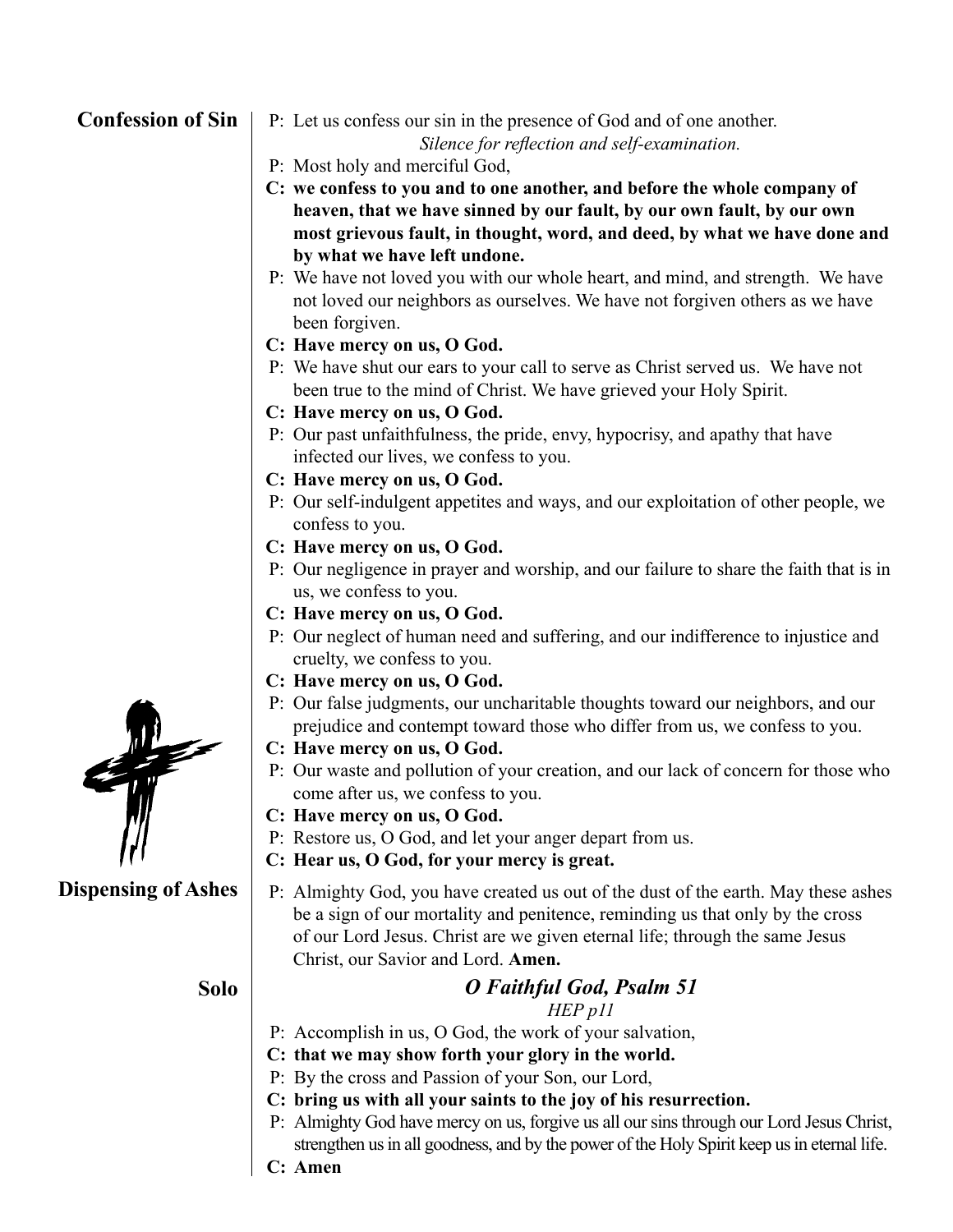|                                                                                                                                          | H Word H                                                                                                                                                                                                                                                                                                                                                                                   |  |  |  |
|------------------------------------------------------------------------------------------------------------------------------------------|--------------------------------------------------------------------------------------------------------------------------------------------------------------------------------------------------------------------------------------------------------------------------------------------------------------------------------------------------------------------------------------------|--|--|--|
|                                                                                                                                          | The Word of God comes alive for the gathered community as God speaks to us in<br>scriptures read, sung, and preached.                                                                                                                                                                                                                                                                      |  |  |  |
| <b>Lessons</b>                                                                                                                           |                                                                                                                                                                                                                                                                                                                                                                                            |  |  |  |
| <b>Joel 2: 12-13</b>                                                                                                                     | "Yet even now," says the Lord, "return to me with all your heart, with fasting, with<br>weeping, and with mourning; and rend your hearts and not your garments." Return<br>to the Lord, your God, for he is gracious and merciful, slow to anger, and abounding<br>in steadfast love.                                                                                                      |  |  |  |
| <b>Mark 1:1-3</b>                                                                                                                        | The beginning of the good news of Jesus Christ, the Son of God. As it is written in<br>the prophet Isaiah, "See, I am sending my messenger ahead of you, who will pre-<br>pare your way; the voice of one crying out in the wilderness: 'Prepare the way of<br>the Lord, make his paths straight,"                                                                                         |  |  |  |
|                                                                                                                                          | P: The light shines in the darkness.<br>C: And the darkness has not overcome it.                                                                                                                                                                                                                                                                                                           |  |  |  |
| <b>Sermon</b>                                                                                                                            | <b>The Annunciation &amp; the Magnificat</b><br>HEP p7                                                                                                                                                                                                                                                                                                                                     |  |  |  |
|                                                                                                                                          | Litany & Prayer                                                                                                                                                                                                                                                                                                                                                                            |  |  |  |
|                                                                                                                                          | HEP p8                                                                                                                                                                                                                                                                                                                                                                                     |  |  |  |
| <b>Sharing of the Peace</b>                                                                                                              |                                                                                                                                                                                                                                                                                                                                                                                            |  |  |  |
|                                                                                                                                          | $\mathfrak F$ Offering $\mathfrak F$                                                                                                                                                                                                                                                                                                                                                       |  |  |  |
|                                                                                                                                          | Lake of the Isles Lutheran Church is supported through the generous gifts of time,<br>talent and treasure of our friends and members. In order to fulfill our mission and<br>ministry, we need to receive approximately \$6,000 in offerings each week. We thank<br>you for your support and partnership in the proclamation of the good news.                                             |  |  |  |
|                                                                                                                                          | <b>Consider</b>                                                                                                                                                                                                                                                                                                                                                                            |  |  |  |
|                                                                                                                                          | Christina Rosetti/ Roland E. Martin<br>Consider the lilies of the field whose bloom is brief:                                                                                                                                                                                                                                                                                              |  |  |  |
|                                                                                                                                          | We are as they; Like them we fade away, As doth a leaf.                                                                                                                                                                                                                                                                                                                                    |  |  |  |
|                                                                                                                                          | Consider the sparrows of the air of small account: Our God doth view                                                                                                                                                                                                                                                                                                                       |  |  |  |
|                                                                                                                                          | Whether they fall or mount, He guards us too.<br>Consider the lilies that do neither spin nor toil, Yet are most fair:<br>What profits all this care And all this coil?                                                                                                                                                                                                                    |  |  |  |
|                                                                                                                                          | Consider the birds that have no barn nor harvest-weeks; God gives them food:<br>Much more our Father seeks to do us good.                                                                                                                                                                                                                                                                  |  |  |  |
|                                                                                                                                          | <b>※ Meal ※</b>                                                                                                                                                                                                                                                                                                                                                                            |  |  |  |
|                                                                                                                                          | We lift our hearts with praise and thanksgiving as the table is set, and we receive<br>the bread and wine—the humble meal through which we are fed by the presence of<br>Jesus the Christ and united as the body of Christ in the world.                                                                                                                                                   |  |  |  |
| <b>Words of Institution</b><br><b>Lord's Prayer</b><br>During Lent we will be<br>using the traditional<br>words of the Lord's<br>Prayer. | Our Father, who art in heaven, hallowed be thy name, thy kingdom come, thy<br>will be done, on earth as it is in heaven. Give us this day our daily bread; and<br>forgive us our trespasses, as we forgive those who trespass against us; and lead<br>us not into temptation, but deliver us from evil. For thine is the kingdom, and<br>the power, and the glory, forever and ever. Amen. |  |  |  |